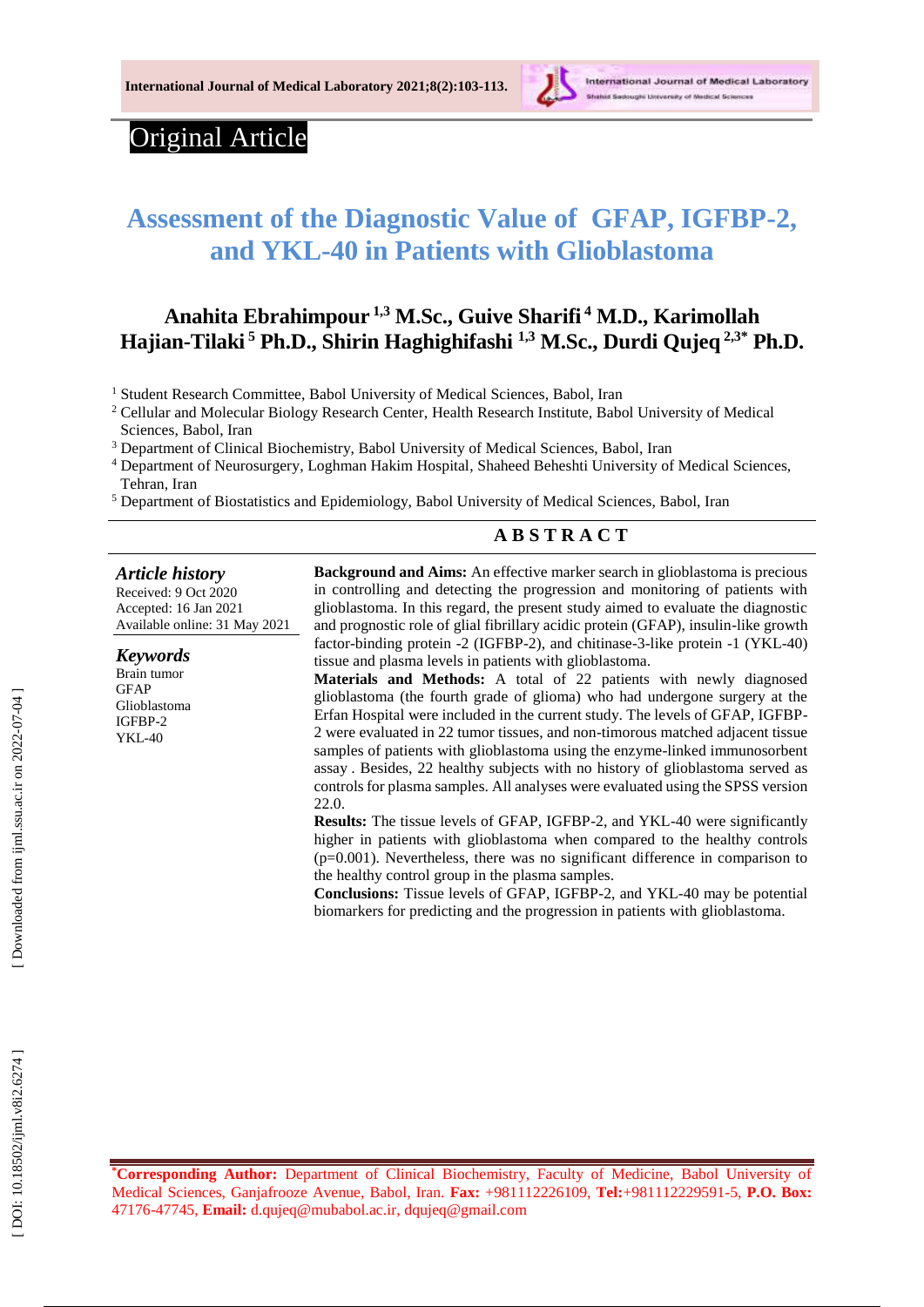# **Introduction**

Glioma is the most prevalent and offensive type of intracranial brain tumor. It is the major hazardous brain tumor type in adults [1, 2]. For each type of glioma, some neoplasms span a broad spectrum of biological aggressiveness [3]. It can be estimated without treatment that the average life expectancy for patients is only 4–5 months [4]. Hence, the development of suitable strategies and recognition of novel pathways remain in urgent demand for the early diagnosis and treatment of glioma [5]. Based on the World Health Organization (WHO) classification, four grades are considered for gliomas: Grade I and Grade II are known as low -grade, and Grade III and IV are considered high -grade glioma [6]. Glioblastoma multiform (GBM) is the fourth grade of glioma and one of the most invasive brain tumors [7]. Malignant glioma is one of the most common causes of brain tumors and is considered one of the most dangerous cases in the nervous system indicates a relative scare but drastic health burden [8, 9] . On the other hand, although decades of rigorous research is available, the intricate biology of GBM is not entirely understood [10]. This malignant cancer is accompanied by early metastasis and has angiogenesis [11]. Invasive growth tumor, sometimes with no apparent bound areas with normal tissue, causes the removal of the tumor during surgery and results in annual mortality rates [12, 13]. Although recently, researchers tend to discover the genomic pathway of many oncogenic and repressive tumor pathways, proteomics studies indicate the magnitude of proteins in the tumor.

Quantitative proteomics, as a useful biologic implement, allows the re -identification of the exact amount of proteins in biological samples [14]. In recent years, according to data from the expression of genes and proteins, researchers have investigated several proteins involved in the development of this pernicious cancer, which has been studied by tumor cells as distinct of clinical substitutes in malignant glioma [15]. Thus, the probable role of markers involved in the development and main cause of the spread of the tumor were examined in this study. One of the markers examined is a glial fibrillary acidic protein (GFAP), which is the main protein organized and almost individually in glial and astrocytes, member of medium sized intermediate filament type III proteins and exist with the other type III intermediate proteins and some type IV -intermediate filaments in the cytoplasm [16]. It plays a fundamental role in maintaining the shape and motility of astrocytic processes and contributes to white matter architecture myelination.

Their structure is dynamic, active, and integral to muscle cells, the brain, and mesenchyme [16 -18]. Another marker is Chitinase 3-like 1 (YKL-40), a secreted glycoprotein with 40 KDa weight, located in an extracellular matrix, has multifunctional activity in aggressive cancers, and is considered as a chitinase -like protein. However, YKL -40 does not have catalytic activity compared to chitinases, which is due to the replacement of the amino acid in the binding site to the active site of the chitinases [19, 20] .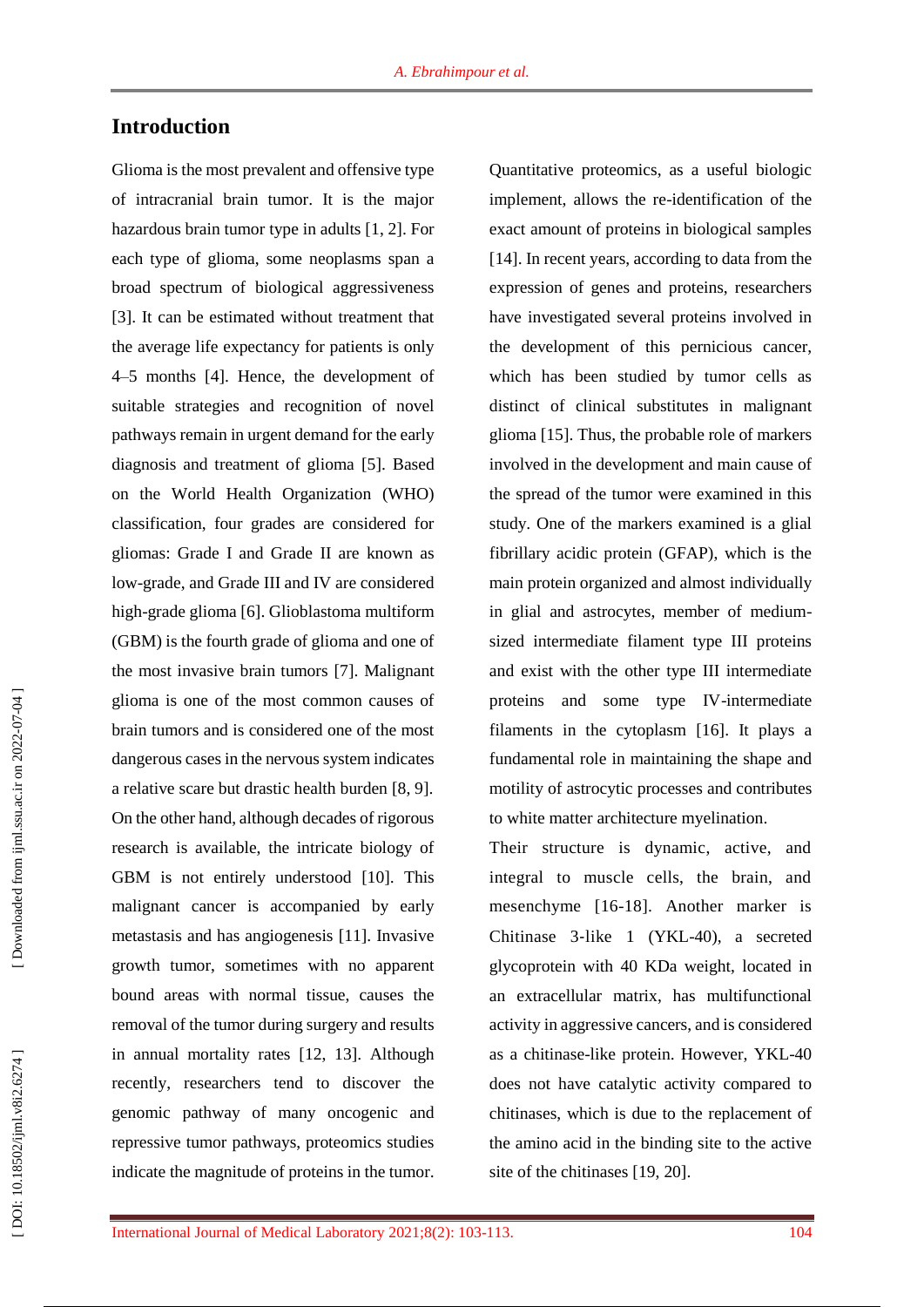The last factor is the insulin growth factor binding protein -2 (IGFBP -2). Among all the IGFBPs, IGFBP -2 has been involved in regulating insulin -like growth factor (IGF ) activity in the nervous system, peripheral tissue, and organs [21]. The IGFBP -2 roles in regulating insulin activity are one of the growth factors of IGFs. Also, IGFBs inherently have independent features of IGFs [22]. Early studies demonstrated that IGFBP2 mRNA levels were maintained high during embryonic brain development but decreased in the adult brains, also directly or indirectly promotes transcriptional activation of a specific gene [23, 24]. Researchers have focused on several biomarkers based on information from the expression of genes and proteins during the disease [25]. In this regard, determination of serum survivin, hyaluronic acid, and laminin was used as potential tumor markers [26, 27]. The crosstalk between trace elements with DNA damage response, repair, and oxidative stress were reported in cancer [28].

Furthermore, some of the effective factors in disease pathogenesis and the interplay of klotho with signaling pathways in cancers were reported [29, 3 0]. Regulatory functions of circular RNAs and targeting the mammalian target of rapamycin signaling were reported in cancer [3 1 , 32]. These markers are creating and spreading the tumor with a special role, which is probably due to the use of tumors from them. Besides evaluating these markers, they will clarify the biological status of the brain tumor and help detect the progression of this cancer. Given the devastating nature of GBM, biomarkers are required to assist in diagnosing,

prognosis, and predicting treatment outcomes. This study aims to highlight the identity role of tissue and circulate GFAP, IGFBP -2, and YKL - 40 for GBM as a combined profile with diagnostic and prognostic value.

### **Materials and Methods**

#### **Study population**

A total of 22 patients with newly diagnosed GBM who had undergone surgery at the Erfan Hospital were included in the current study. Tumor size was calculated on preoperative magnetic resonance imaging (MRI) . All tumors had been examined histo -pathologically and classified according to the WHO classification. In this study, the levels of GFAP, YKL -40, IGFBP -2 were evaluated in 22 tumor tissues, and non -timorous matched adjacent tissue samples of patients with GBM using the enzyme -linked immunosorbent assay (ELISA ). Also, 22 healthy subjects with no history of GBM served as controls for plasma samples.

The inclusion criteria were patients who have been diagnosed with GBM. The exclusion criteria were patients who had a history of using anti -cancer drugs and patients with other malignancy. The patient's written informed consent was obtained before collecting samples from all patients and healthy controls. The study has been approved by the Ethics Committee of Babol University of Medical Sciences (MUBABOL.HRI.REC.1396.197).

### **Tissue and plasma sample collection**

For patients with GBM, blood samples had been taken immediately before surgery. Samples from volunteered subjects were collected in the absence of other illnesses.

DOI: 10.18502/ijml.v8i2.6274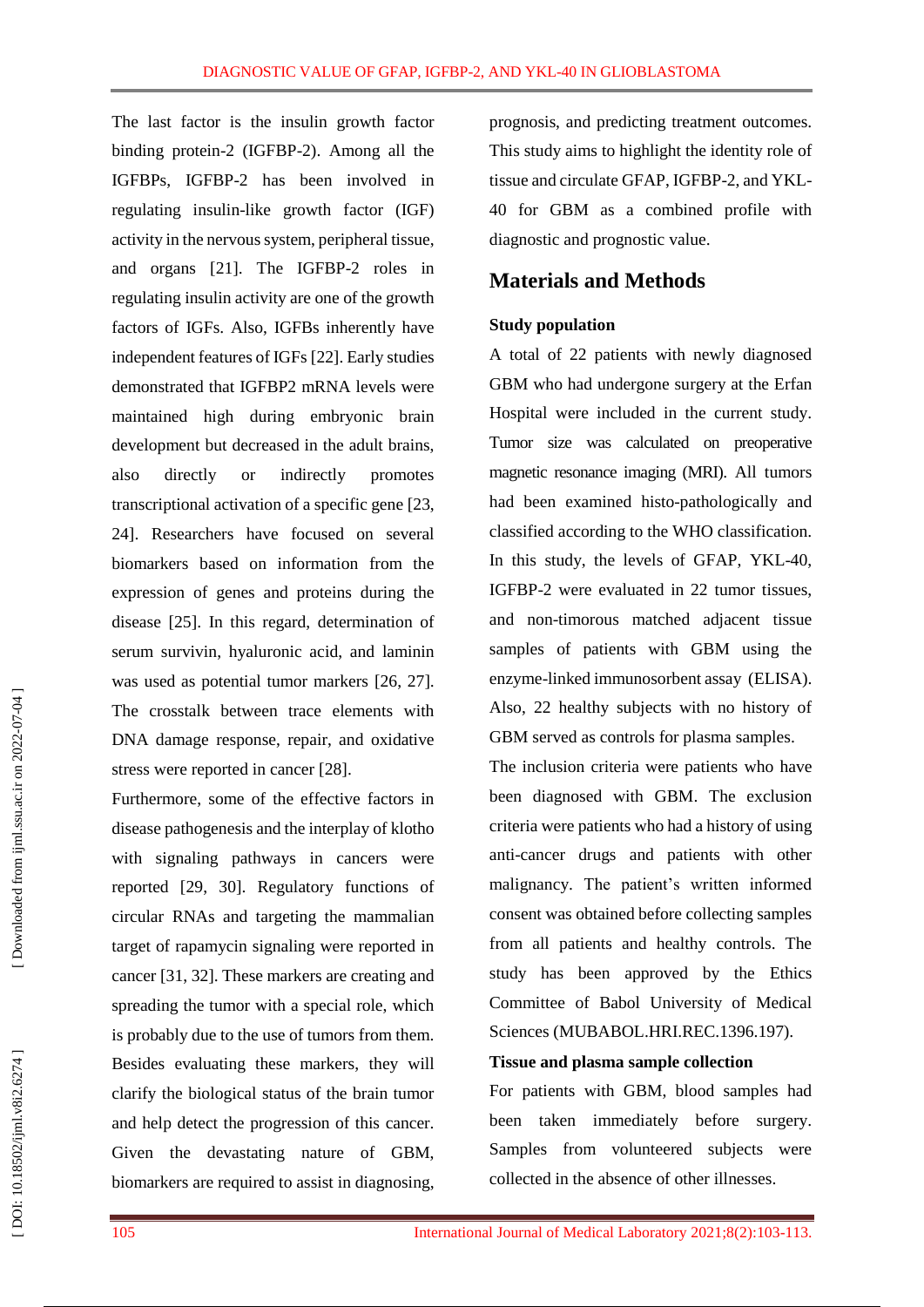Blood was drawn into tubes with the ethylenediaminetetraacetic acid anticoagulant. The plasma was collected, and an analysis of protein levels by ELISA was done. For tissue samples, 2 ml of phosphate buffered saline  $(pH = 7.4)$  were added, and the samples were homogenized thoroughly by a homogenizer. Samples were then centrifuged at  $3000 \times g$  for 20 min . collected the supernatants carefully .

# **Plasma and tissue GFAP, IGFBP -2, and YKL -40 measurements**

Tumor and plasma samples were analyzed for GFAP, IGFBP -2, and YKL -40 using commercially available ELISA kits (Bioassay, China). All samples were tested in duplicate according to the manufacturer's instructions. Plasma samples were diluted 1:10, and tissue samples were diluted 1:100. All standards and test specimens were run in with the volume of 40 µl pipette into each ELISA well. A biotin labeled anti-GFAP-antibody, anti-YKL-40, and anti -IGFBP -2, specifically recognizing them, was employed as detector antibodies. A reading plate measured the absorbance at 450 nm. Total protein concentrations were determined as absorbance using a spectrophotometer at 450 nanometers (nm). The whole process of this study is demonstrated in Figure 1.

#### **Statistical analysis**

All analyses were evaluated using the SPSS version 22.0. The data were reported as the mean ± SD. Students' t -test results were used for all comparisons. The  $p$ -value  $< 0.05$  was considered statistically significant. Also, the ROC curve was used to check the diagnostic value of GFAP, YKL-40, and IGFBP-2.

### **Results**

The result showed that the mean levels of GFAP, YKL -40, and IGFBP -2 in tissue samples of timorous of the patients with GBM were higher  $(0.61 \pm 0.09, 1.84 \pm 0.73)$  and 48.01  $\pm$  13.8, µg/ml respectively) when compared with non-tumorous brain tissue  $(0.30 \pm 0.08,$ 0.86  $\pm$  0.35, and 29.47  $\pm$  13.80,  $\mu$ g/ml respectively). Nevertheless, the results showed that the mean levels of GFAP, YKL -40, and IGFBP -2 in plasma samples of the patients with GBM were lower  $(0.35 \pm 0.32, 1.18 \pm 2.08,$ and  $2.30 \pm 1.47$ ,  $\mu$ g/ml respectively) when compared to healthy control  $(0.34 \pm 0.31, 2.70)$  $\pm$  6.25, and 23.24  $\pm$  20.58, µg/ml respectively). Characteristics of the study population were demonstrated in Table 1. Clinical -pathological characteristics of the patient group were shown in Table 2. Levels of GFAP, IGFBP -2, and YKL-40 in tissue samples of tumorous and nontumorous brain tissue of the patients with GBM were also indicated. As indicated in Table 3, levels of GFAP, IGFBP -2, and YKL -40 in tissue samples of tumors were markedly higher when compared with non -tumorous brain tissue of the patients with GBM (p=0.001) .

However, the plasma levels of GFAP, IGFBP - 2, and YKL -40 were not significantly different between the two groups (Table 4). Table 5 demonstrated the correlation between tissue levels of GFAP, IGFBP -2, and YKL -40. The diagnostic value of GFAP, IGFBP -2, and YKL - 40 for differentiation of patients with GMB in tissue samples was also shown (Table 6). The diagnostic value of GFAP, IGFBP -2, and YKL - 40 for the differentiation of patients with GBM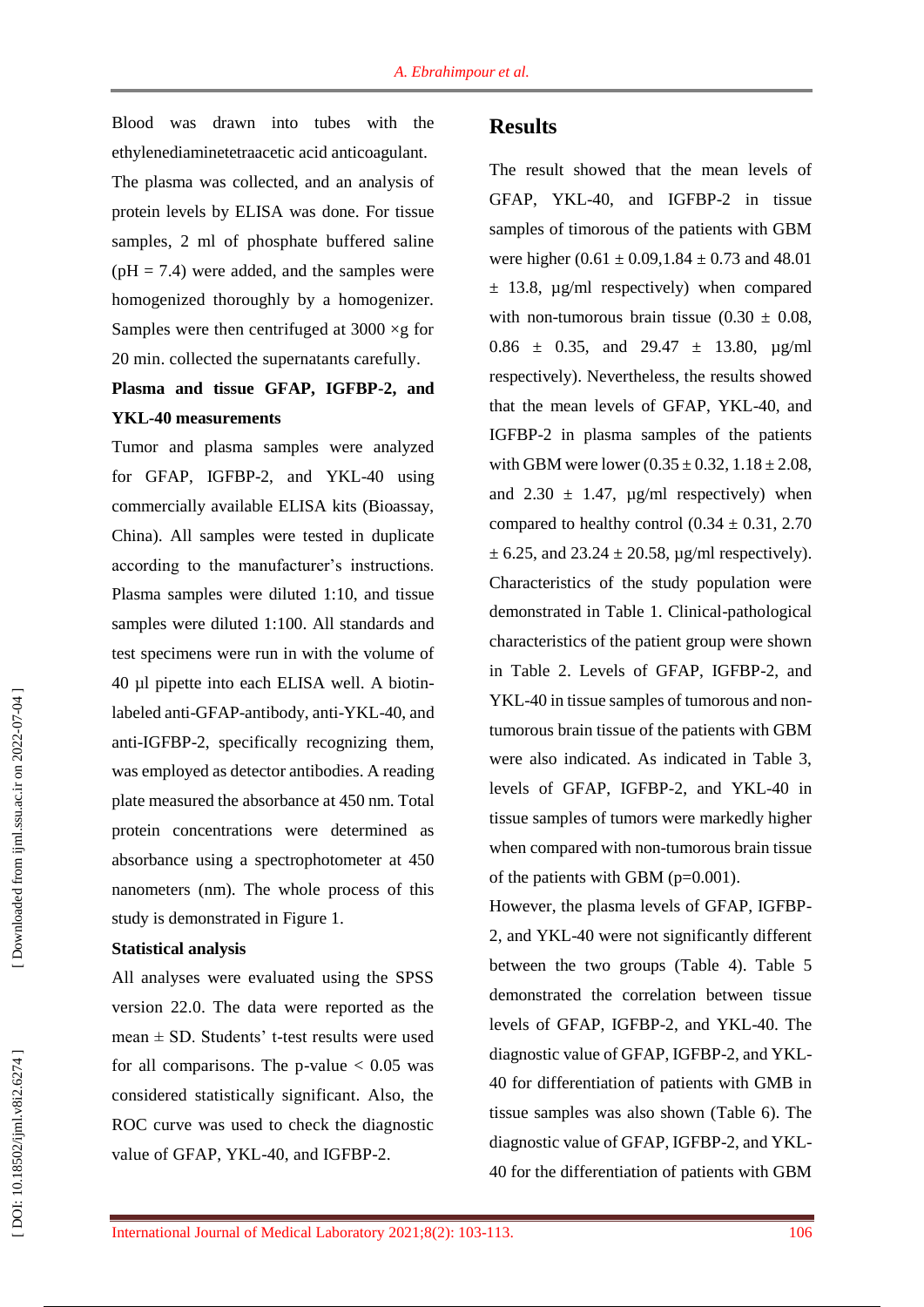in plasma samples was shown in Table 7. ROC curve for differentiating patients with GBM from healthy subjects in a tissue sample (Fig . 2). ROC curve for determining patients with GBM from healthy subjects in a tissue sample. ROC curve for determining patients with GBM

from healthy subjects in a plasma sample (Fig . 3). Furthermore, ROC analysis in calculating the diagnostic accuracy for an optimized specificity obtained the cut -off point of 0.47, 1.24, and 37.44 µg/mg for GFAP, YKL -40, and IGFBp -2, respectively.

| <b>Variables</b> | <b>Healthy control group</b> | <b>Patient group</b> |
|------------------|------------------------------|----------------------|
| <b>Male</b>      | 14                           | 14                   |
| Female           | x                            |                      |
| Age (year)       | $48.55+12.33$                | $50.64 + 14.32$      |

**Table 1 .** Demographic characteristics of the Study Population

**Table 2.** Pathological characteristics of the patient group

| <b>Characteristics/Involved side</b> | <b>Right</b>     | Left  |
|--------------------------------------|------------------|-------|
| <b>Forehead</b>                      | 66.7%            | 33.3% |
| <b>Parietal</b>                      | 33.3%            | 66.7% |
| <b>Temporal</b>                      | $\left( \right)$ | 100%  |
| Occipital                            | 50%              | 50%   |

Table 3. Levels of GFAP, YKL-40 andIGFBP-2in tissue samples of tumorous and non -tumorous brain tissue of the patients with GBM

| $\text{Variables}(\mu\text{g/ml})$ | <b>Tumor</b> tissue<br><b>Non-tumorous</b> |                  | p-value |
|------------------------------------|--------------------------------------------|------------------|---------|
| <b>GFAP</b>                        | $0.30+0.08$                                | $0.61 \pm 0.09$  | 0.001   |
| YKL-40                             | $0.86 \pm 0.35$                            | $1.84 + 0.73$    | 0.001   |
| IGFBP-2                            | $29.47 \pm 13.80$                          | $48.01 \pm 13.8$ | 0.001   |
|                                    | $\cdots$                                   |                  |         |

Data are presented at mean±SD

Table 4. Plasma levels of GFAP, IGFBP-2 and YKL-40 in patients with GBM and healthy controls

| Variables $(\mu g/ml)$             | <b>Healthy Control</b> | <b>Patients with</b><br><b>GBM</b> | p-value |
|------------------------------------|------------------------|------------------------------------|---------|
| <b>GFAP</b>                        | $0.34 + 0.31$          | $0.35 \pm 0.32$                    | 0.89    |
| YKL-40                             | $2.70 + 6.25$          | $1.18 \pm 2.08$                    | 0.29    |
| IGFBP-2                            | $23.24 \pm 20.58$      | $2.30 \pm 1.47$                    | 0.55    |
| $\cdot$ 1 $\cdot$ $\cdot$ $\alpha$ |                        |                                    |         |

Data are presented at mean±SD

Table 5. The correlation between YKL-40, GFAP, IGFBP-2in patients with GBM Parameters Pearson correlation coefficient(r) p -value

| <b>Variables</b>                       | YKL-40  | IGFBP-2 | <b>GFAP</b> |  |
|----------------------------------------|---------|---------|-------------|--|
| <b>Pearson correlation coefficient</b> | $-0.21$ | (122)   | $-0.17$     |  |
| <b>Statistical significant</b>         | 0.92    | 0.33    | 0.94        |  |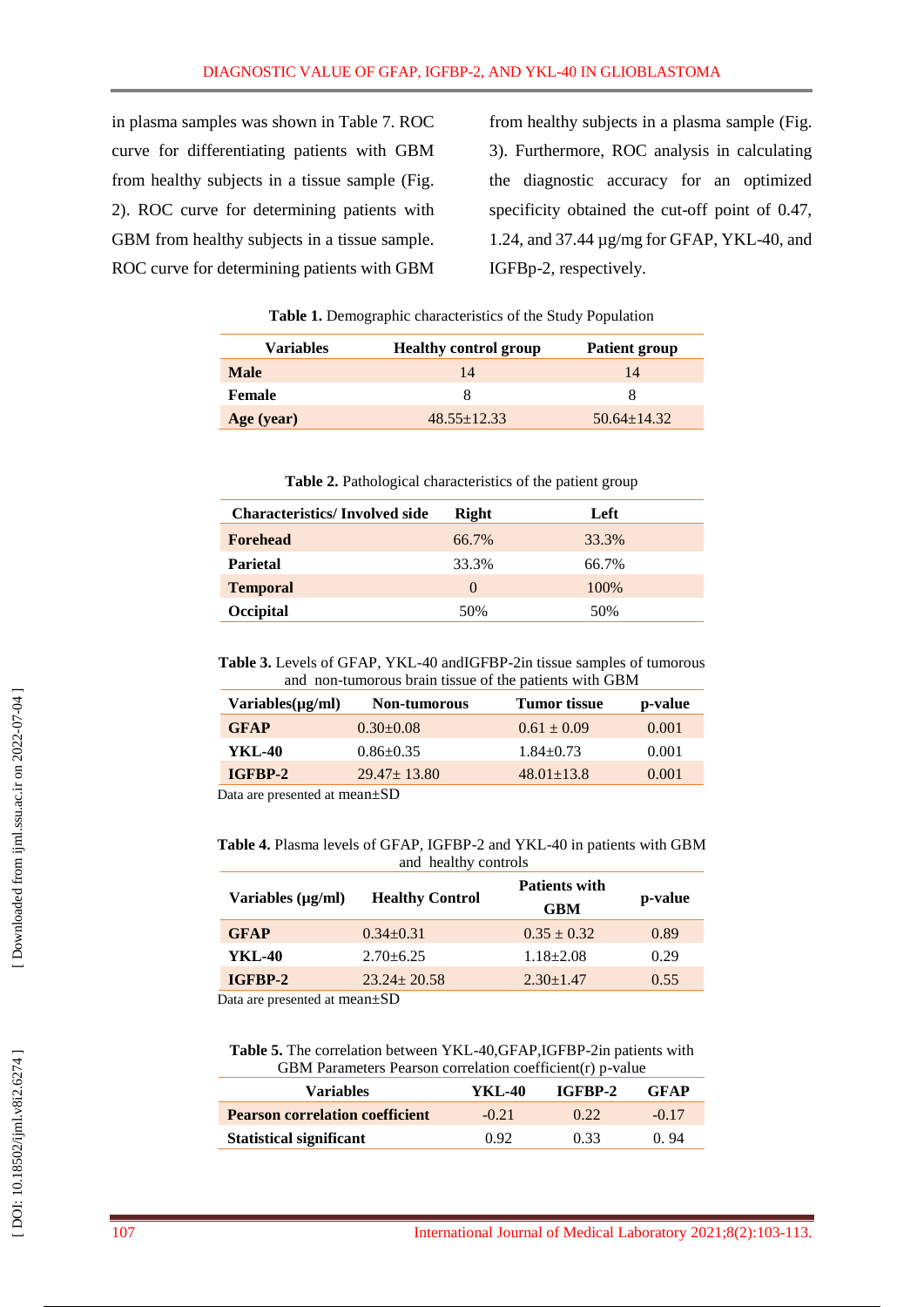| <b>Variables</b> | Confidence<br>intervals | <b>Negative</b><br>predictive value | <b>Positive</b><br>predictive value | <b>Specify</b> | <b>Sensitivity</b> | <b>AUC</b> |
|------------------|-------------------------|-------------------------------------|-------------------------------------|----------------|--------------------|------------|
| <b>GFAP</b>      | $(0.94-1.00)$           | 0.91                                | 0.95                                | 0.95           | 0.90               | 0.97       |
| YKL-40           | $(0.83 - 0.99)$         | 0.82                                | 0.82                                | 0.81           | 0.81               | 0.91       |
| IGFBP-2          | $(0.73 - 0.96)$         | 0.82                                | 0.86                                | 0.85           | 0.81               | 0.85       |

Table 6. Diagnostic value of IGFBP-2, GFAP, YKL-40 for differentiation of patients with GBM in tissue samples

Table 7. Diagnostic value of IGFBP-2, GFAP, YKL-40 for differentiation of patients with GBM in plasma samples

| <b>Variables</b> | Confidence<br>intervals | <b>Negative</b><br>predictive<br>value | <b>Positive</b><br>predictive value | <b>Specify</b> | <b>Sensitivity</b> | <b>AUC</b> |
|------------------|-------------------------|----------------------------------------|-------------------------------------|----------------|--------------------|------------|
| <b>GFAP</b>      | $(0.32 - 0.68)$         | 0.44                                   | 0.49                                | 0.18           | 0.77               | 0.5        |
| YKL-40           | $(0.19 - 0.53)$         | 0.45                                   | 0.48                                | 0.23           | 0.73               | 0.36       |
| IGFBP-2          | $(0.44 - 0.79)$         | 0.64                                   | 0.51                                | 0.57           | 0.73               | 0.62       |



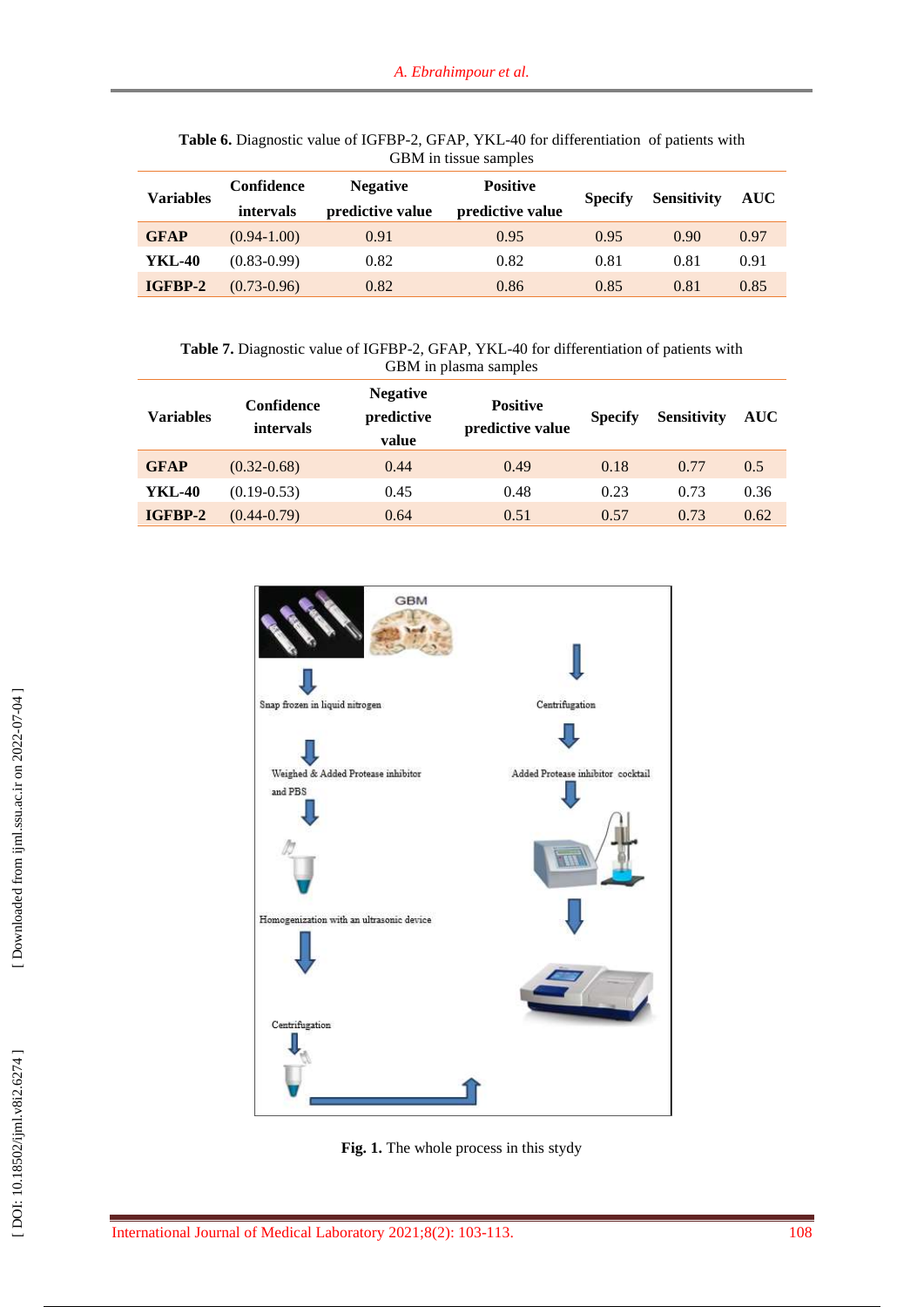

**Fig. 2 .** ROC curve for differentiating patient with GBM from healthy subjects in a tissue sample



**Fig . 3 .** ROC curve for differentiating patient with GBM from healthy subjects in plasma sample

# **Discussion**

The gold standard method for GBM detection is neuro -imaging, but there are limitations to use this method, such as its high cost. Therefore, having the potential of markers for early detection is still the primary goal. This information stimulates us to find markers responsive to the earlier stages of cancer without any difficulty in detecting sera. In this

regard, to overcome these shortcomings, circulating biochemical markers might be associated with GBM and could be evaluated as potential diagnostic biomarkers in patients with GBM since most current biomarkers cannot reach a certain level of sensitivities or specificities. Therefore, in the current study, GFAP, IGFBP -2, and YKL -40, which can be

DOI: 10.18502/ijml.v8i2.6274]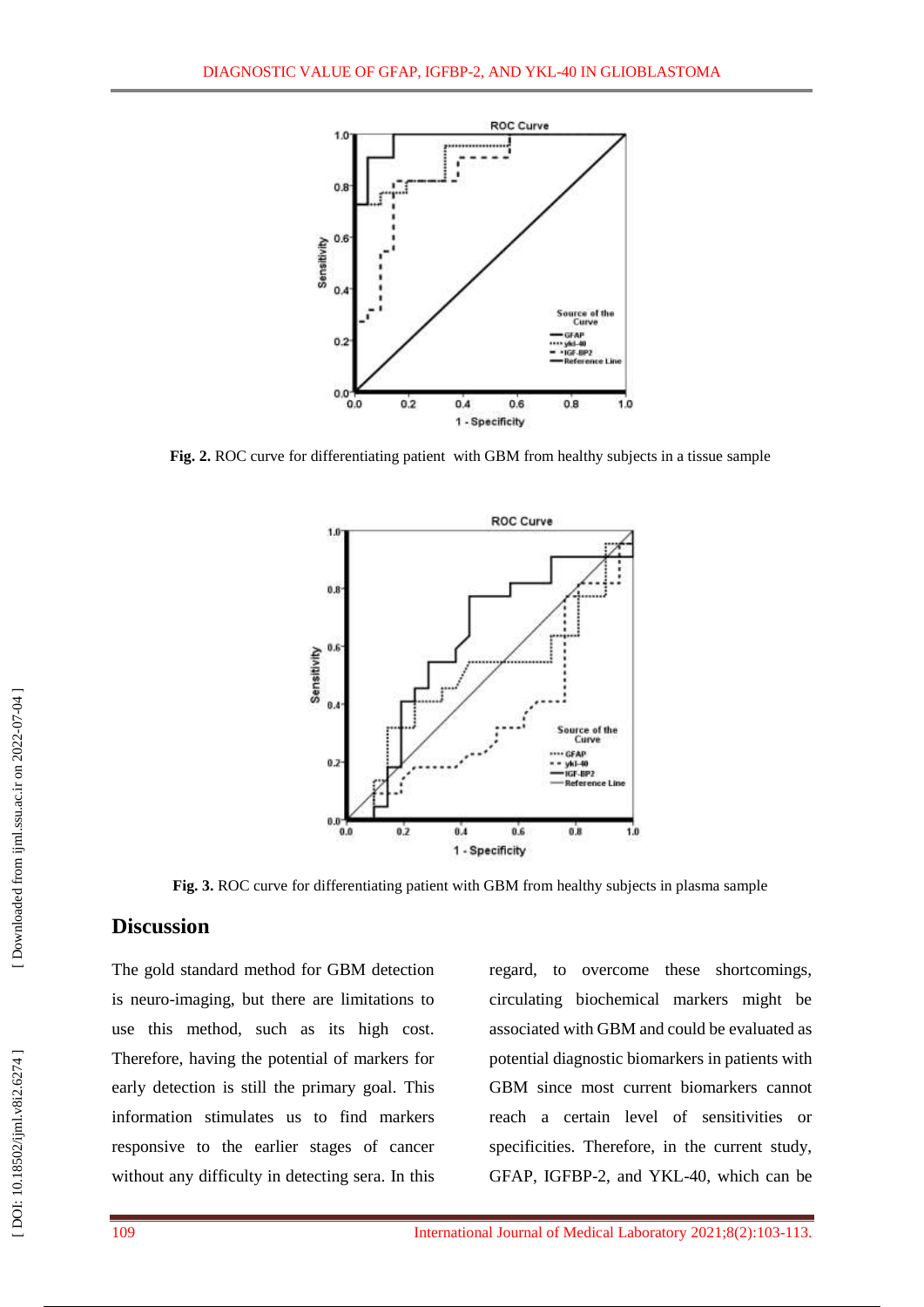sampled non-invasively and cost-effectively, were evaluated as ideal biomarkers for patients with GBM.

The most important finding of the current study was a difference in GFAP level between tissue samples of tumorous and non -tumorous brain tissue of the patients with GBM. As expected, due to necrosis and the spread of brain cancer, the level of GFAP increased in patients, which is consistent with the results reported by researchers. It reported a significantly higher rate of this factor in brain tissue samples of patients with GBM [22]. Furthermore, ROC curve analysis confirmed that tissue GFAP acts as discriminatory to differentiate patients with GBM from non -tumorous brain tissue. According to the results of this study, the analysis of the ROC curve, the sensitivity, and specify of this biomarker was determined as 90% and 95% , respectively.

Contrary to our research, some researchers study on the brain tissue sample reported that the expression of this factor in the gradient IV glioma is reduced [33]. The results of this study showed that GFAP in plasma was unrelated to the study of researchers who reported GFAP as markers below 0.05 μg/L with 76% sensitivity and 100% specificity. It should be noted that in this study, the sample size of patients with GBM cancer was 50 [34 ]. One of the reasons for this research's difference from other research is its small sample size and the different behavior of this marker in plasma and the tissue. Other researchers compared GFAP serum levels between various gliomas and non glioma cases [35 ]. Also, the relationship between tumor size and GFAP was not found in

this study, which was consistent with other studies [36].

Another finding of the present study was the existence of a difference in the YKL -40 between tissue samples of timorous and non tumorous brain tissue of the patients with GBM. Researchers expected it to increase, which is in line with previous studies.

Other studies have shown that YKL40 -40 is an influential factor in angiogenesis [37 , 3 8 ]. The ROC curve was analyzed, and the sensitivity and specificity of this biomarker were estimated at 81%, 81%, and the area under the curve was 0.916. Therefore, the YKL40 is suggested as an appropriate marker for tissue samples in patients with GBM. Nevertheless, there was no significant difference between the plasma YKL -40 levels in the patients with GBM compared to the healthy control group. This research suggested increased plasma YKL -40 values in patients with GBM patients [15]. Various effective factors in this area can be mentioned for these dereferences, including sample size, racial group, clinical and individual characteristics, and analysis methods or the technical platform.

The present study's finding demonstrated a difference in the IGFBP -2 level between tissue samples of tumorous and non -tumorous brain tissue of the patients with GBM. Our results were consistent with the study by other researchers, which showed an increase of IGFBP -2 in a fourth grade glioma tissue specimen compared to healthy control [39]. Besides, by analyzing the ROC curve, the sensitivity and specificity of this biomarker in our study were 81% and 85%, respectively, and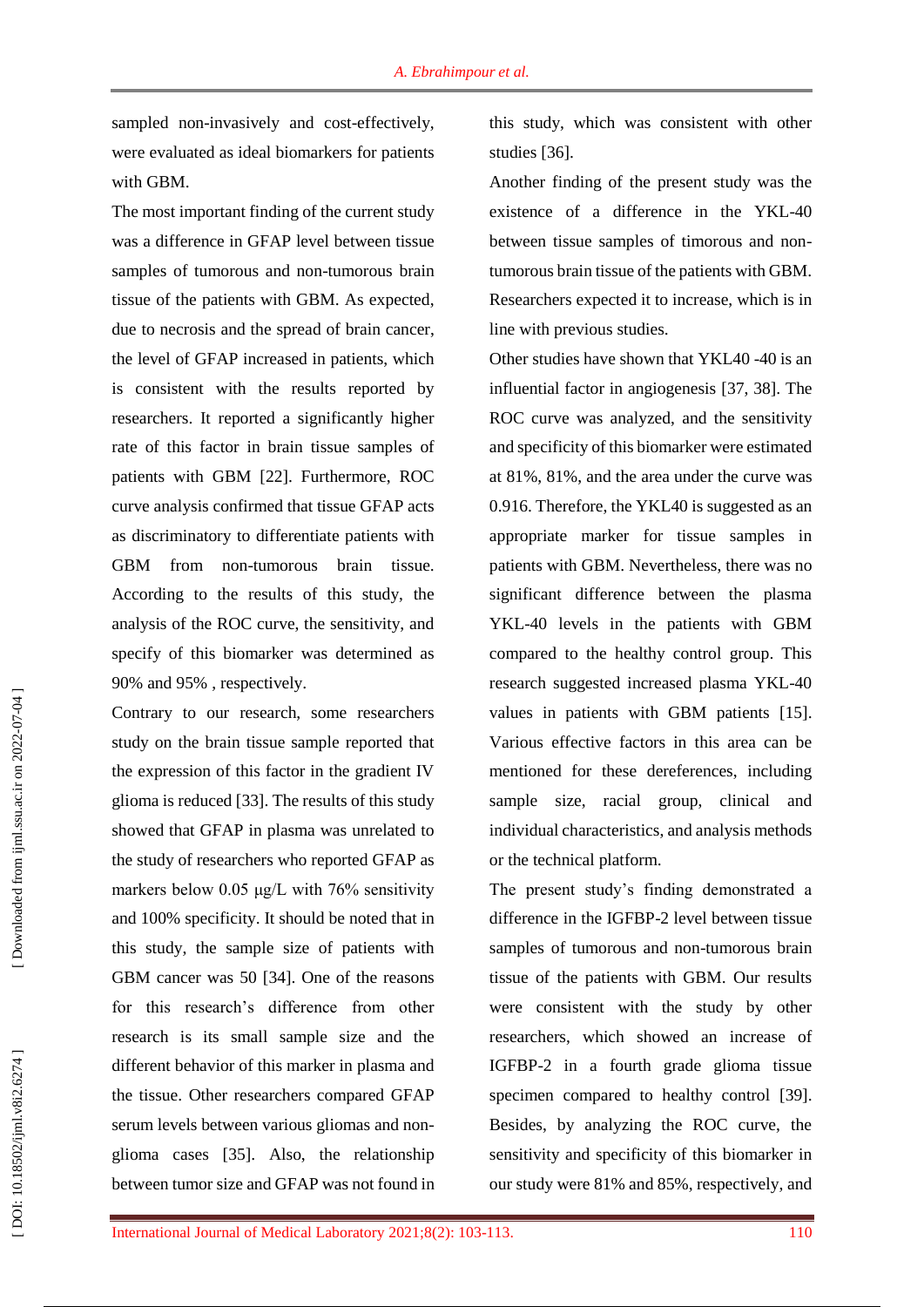area under the curve was 0.85. Our results demonstrated that this marker is an appropriate marker for tissue samples in patients with GBM. In the present study, any significant correlation between tumor volume and IGFBP - 2 level was not observed. A study conducted by other researchers showed a significant correlation between serum IGFBP and tumor size [22]. Some researchers reported a correlation between IGFBP -2 and tumor volume and GBM development [40 ]. Also, in the present study, there was no significant correlation between plasma IGFBP -2 between two groups of patients with GBM and healthy control subjects, which contrasted with the study by other researchers, who had found a significant increase in IGFBP -2 factor in patients with GBM [3 9 ]. These differences can be explained by different factors, such as sample size, racial group, clinical and individual characteristics, and analysis methods or the technical platform. More importantly, a combined three -marker panel consisting of GFAP, IGFBP -2, and YKL -40 had a higher discriminatory power. Therefore, multiple panel markers could overcome shortcomings and provide better judgment.

Further studies on larger groups of patients are required to confirm the results obtained.

### **Conclusion**

In the current study, the tumor levels of all three tested proteins were significantly higher in patients with GBM compared with healthy controls, and all three tested proteins allowed for the differentiation of patients with GBM from the healthy controls. These results suggest that a combined profile of GFAP, IGFBP -2, and YKL -40 tissue levels might constitute a diagnostic approach to patients with GBM. Nevertheless, no difference has been found between the plasma levels of all three tested proteins in patients with GBM compared with healthy controls. Future studies should investigate whether plasma gap, IGFBP -2, and YKL -40 could also be used to detect the GBM. We hope that our data will provide some insights into the detection of GBM.

### **Conflict of Interest**

There are no competing interests to be disclosed.

### **Acknowledgments**

The authors would like to thank Erfan Hospital surgery department staff s and Shirin Haghighifashi and Shahryar Pazhav for their assistance. The Babol University of Medical Sciences supported this study.

# **References**

- [1]. Goradel NH, Asghari MH, Moloudizargari M, Negahdari B, Haghi -Aminjan H, Abdollahi M. Melatonin as an angiogenesis inhibitor to combat cancer: Mechanistic evidence. Toxicology and App Pharmacol. 2017; 335: 56 - 63 .
- [2]. Kaluzova M, Bouras A, MachaidzeR, Hadjipanayis CG. Targeted therapy of glioblastoma stem -like cells and tumor non stem cells using cetuximab -conjugated iron -

oxide nanoparticles. Oncotarget 2015; 6(11): 8788 -806 .

- [3]. Scott JG, Suh JH, Elson P, Barnett GH, Vogelbaum MA, Peereboom DM, et al . Aggressive treatment is appropriate for glioblastoma multiforme patients 70 years old or older: a retrospective review of 206 cases. Neuro-oncology 2011; 13(4): 428-36.
- [4]. Farina P, Lombardi G, Bergo E, Roma A, Zagonel V. Treatment of malignant gliomas in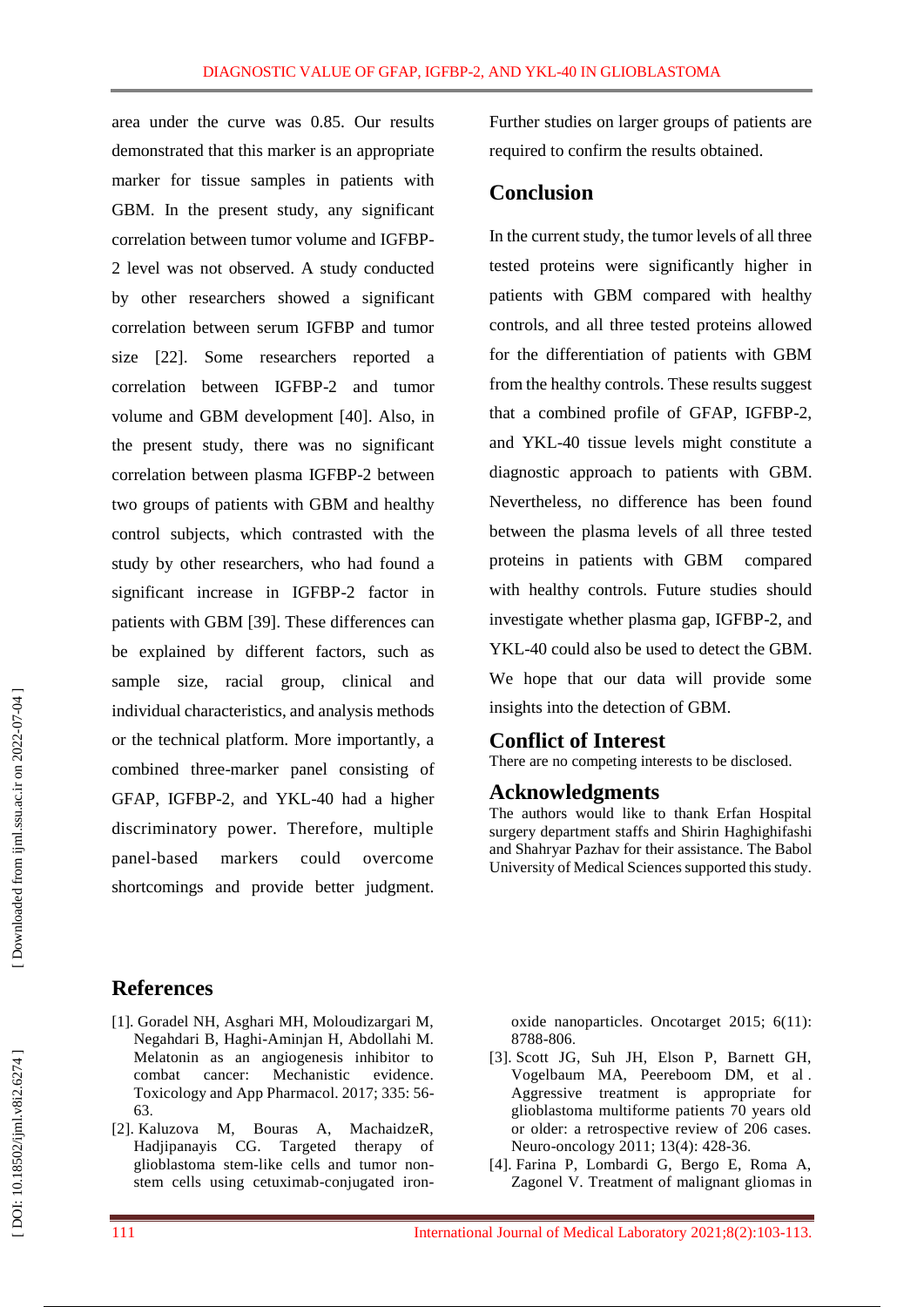elderly patients: a concise overview of the literature. BioMed Res Int. 2014; 2014: 734281 .

- [5]. Lin TK, Chang CN, Tsai CS, Huang YC, Lu YJ, Chen WJ, et al. The long non -coding RNA LOC441204 enhances cell growth in human glioma. Scientific Rep. 2017; 7(1): 5603 .
- [6]. Bleeker FE, Molenaar RJ, Leenstra S. Recent advances in the molecular understanding of glioblastoma. Journal of Neuro -oncology 2012; 108(1): 11 -27 .
- [7] . [Najafi M](https://www.ncbi.nlm.nih.gov/pubmed/?term=Najafi%20M%5BAuthor%5D&cauthor=true&cauthor_uid=22253835) , Soltanian [-Zadeh H](https://www.ncbi.nlm.nih.gov/pubmed/?term=Soltanian-Zadeh%20H%5BAuthor%5D&cauthor=true&cauthor_uid=22253835) , Jafari [Khouzani](https://www.ncbi.nlm.nih.gov/pubmed/?term=Jafari-Khouzani%20K%5BAuthor%5D&cauthor=true&cauthor_uid=22253835)  [K](https://www.ncbi.nlm.nih.gov/pubmed/?term=Jafari-Khouzani%20K%5BAuthor%5D&cauthor=true&cauthor_uid=22253835) , [Scarpace L](https://www.ncbi.nlm.nih.gov/pubmed/?term=Scarpace%20L%5BAuthor%5D&cauthor=true&cauthor_uid=22253835) , [Mikkelsen T](https://www.ncbi.nlm.nih.gov/pubmed/?term=Mikkelsen%20T%5BAuthor%5D&cauthor=true&cauthor_uid=22253835) . Prediction of glioblastoma multiform response to bevaci zumab treatment using multi -parametric MRI. P loS [One.](https://www.ncbi.nlm.nih.gov/pubmed/?term=Glioblastoma+multiform+\(GBM\)++one+of+the+most+invasive+brain+tumors) 2012; 7(1): 29945.
- [8]. Tano K, Akimitsu N. Long non -coding RNAs incancer progression. Frontiers in genetics 2012; 3(3): 219.
- [9]. Ho VK, Reijneveld JC, Enting RH, Bienfait HP, Robe P, Baumert BG, et al. Changing incidence and improved survival of gliomas. European Journal of Cancer 2014; 50(13): 2309 -318.
- [10 ] . Noroxe DS, Poulsen HS, Lassen U. Hallmarks of glioblastoma: a systematic review. ESMO open. 2016; 1(6): 144 .
- [11]. Zhang W, Bi Y, Li J, Peng F, Li H, Li C, et al. Long noncoding RNA FTX is upregulated in gliomas and promotes proliferation and invasion of glioma cells by negatively regulating mi R - 342 -3p. Laboratory Investigation 2017; 97(4): 447 -57 .
- [12]. Ding H, Shen J, Yang Y, Che Y. Saw palmetto extract inhibits metastasis and antiangiogenesis through STAT3 signal pathway in glioma cell. Evid Based Complement Alternat Med. 2015; 2015: 926946 .
- [13]. Mattick JS, Makunin IV. Non -coding RNA. Human molecular genetics. 2006; 15(1): 17-29.
- [14]. Bi B, Li F, Guo J, Li C, Jing R, Lv X ,et al. Label -free quantitative proteomics unravels the importance of RNA processing in glioma malignancy. Neuroscience 2017; 351: 84 -95 .
- [15]. Gallego Perez -Larraya J, Paris S, Idbaih A, Dehais C, Laigle -Donadey F, Navarro S, et al. Diagnostic and prognosticvalue of preoperative combined GFAP, IGFBP -2, and YKL -40 plasma levels in patients with glioblastoma. Cancer 2014; 120(24): 3972 - 980 .
- [16]. Hol EM, Capetanaki Y. Type III intermediate filaments desmin, glial fibrillary acidic protein (GFAP), vimentin, and peripherin. Cold Spring Harbor Perspec Biol. 2017; 9(1): 12 -22.
- [17]. Kiviniemi A, Gardberg M, Frantzen J, Parkkola R, Vuorinen V, Pesola M, et al. Serum levels of GFAP and EGFR in primary and recurrent high -grade gliomas: correlation to tumor volume, molecular markers, and progression -free survival. Journal of Neuro oncology 2015; 124(2): 237-45.
- [18]. Mayer CA, Brunkhorst R, Niessner M, Pfeilschifter W, Steinmetz H, Foerch C. Blood levels of glial fibrillary acidic protein (GFAP) in patients with neurological diseases. PloS one 2013; 8(4): 62101 .
- [19]. Qin G, Li X, Chen Z, Liao G, Su Y, Chen Y, et al. Prognostic Value of YKL -40 in Patients with glioblastoma: a systematic review and meta -analysis. Mol Neurobiol . 2017; 54(5): 3264 - 370 .
- [20]. Ku BM, Lee YK ,Ryu J, Jeong JY, Choi J, Eun KM, et al. CHI3L1 (YKL -40) is expressed in human gliomas and regulates the invasion, growth and survival of glioma cells. International Journal of Cancer 2011; 128(6): 1316-326.
- [21]. Russo VC, Azar WJ, Yau SW, Sabin MA, Werther GA. IGFBP -2: The dark horse in metabolism and cancer. Cytokine & Growth Factor Reviews 2015; 26(3): 329-46.
- [22]. Abdolhoseinpour H, Mehrabi F, Shahraki K, Khoshnood RJ, Masoumi B, Yahaghi E, et al. Investigation of serum levels and tissue expression of twogenes IGFBP -2 and IGFBP -3 act as potential biomarker for predicting the progression and survival in patients with glioblastoma multiforme. Journal of the Neurological Sciences 2016; 366: 202 -20 6 .
- [23]. Shen F, Song C, Liu Y, Zhang J, Wei Song S. IGFBP2 promotes neural stem cell maintenance and proliferation differentially associated with glioblastoma subtypes. Brain Research 2019; 1704: 174 -86 .
- [24]. Yau SW, Azar WJ, Sabin MA, Werther GA, Russo VC. IGFBP -2 - taking the lead in growth, metabolism and cancer. Journal of Cell Communication and Signaling 2015; 9(2): 125 -42 .
- [25]. Chiorean R, Berindan -Neagoe I, Braicu C, Florian IS, Leucuta D, Crisan D, et al. Quantitative expression of serum biomarkers involved in angiogenesis and inflammation, in patients with glioblastoma multiforme: correlations with clinical data. Cancer biomarkers 2014; 14(2 -3): 185 -94 .
- [26]. Wilhelmsson U, Eliasson C, Bjerkvig R, Pekny M. Loss of GFAP expression in high -grade astrocytomas does not contribute to tumor development or progression. Oncogene 2003; 22(22): 3407 - 411 .
- [27]. Jung CS, Foerch C, Schanzer A, Heck A, Plate KH, Seifert V, et al. Serum GFAP is a diagnostic marker for glioblastoma multiforme. Brain: a journal of neurology. 2007;130(Pt 12):3336-341.
- [28].Wei P, Zhang W, Yang LS, Zhang HS, Xu XE, Jiang YH, et al. Serum GFAP autoantibody as an ELISA -detectable glioma marker. Tumour biol. 2013; 34(4): 2283 - 292 .
- [29]. Baumgarten P, Quick -Weller J, Gessler F, Wagner M, Tichy J, Forster MT, et al. Pre- and early postoperative GFAP serum levels in